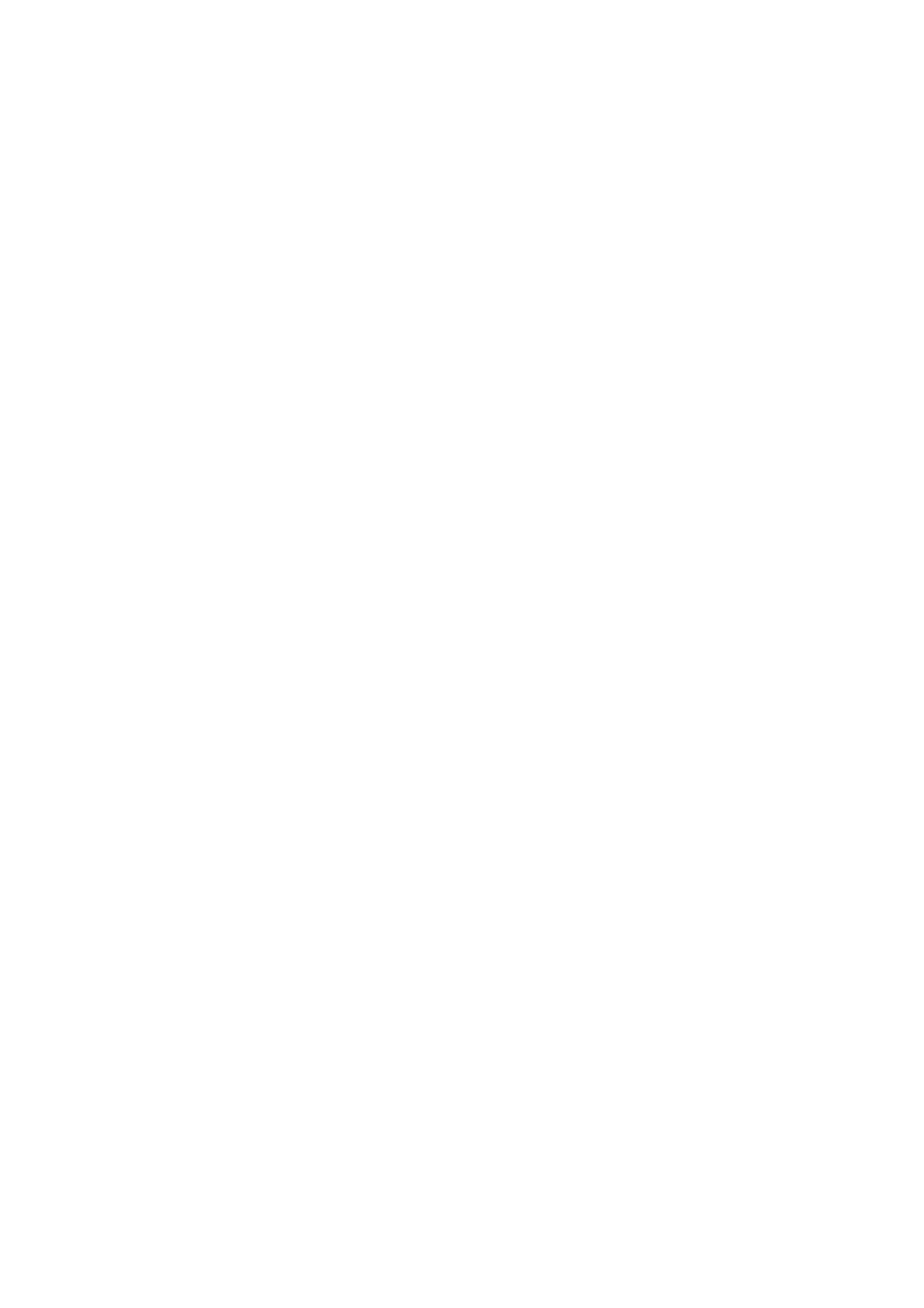# **CONTENTS**

## Page

| 1.0 |     |  |  |  |
|-----|-----|--|--|--|
| 2.0 |     |  |  |  |
| 3.0 |     |  |  |  |
|     | 3.1 |  |  |  |
|     | 3.2 |  |  |  |
|     | 3.3 |  |  |  |
|     | 3.4 |  |  |  |
| 4.0 |     |  |  |  |
|     | 4 1 |  |  |  |
|     | 4.2 |  |  |  |
|     | 4.3 |  |  |  |
|     | 4.4 |  |  |  |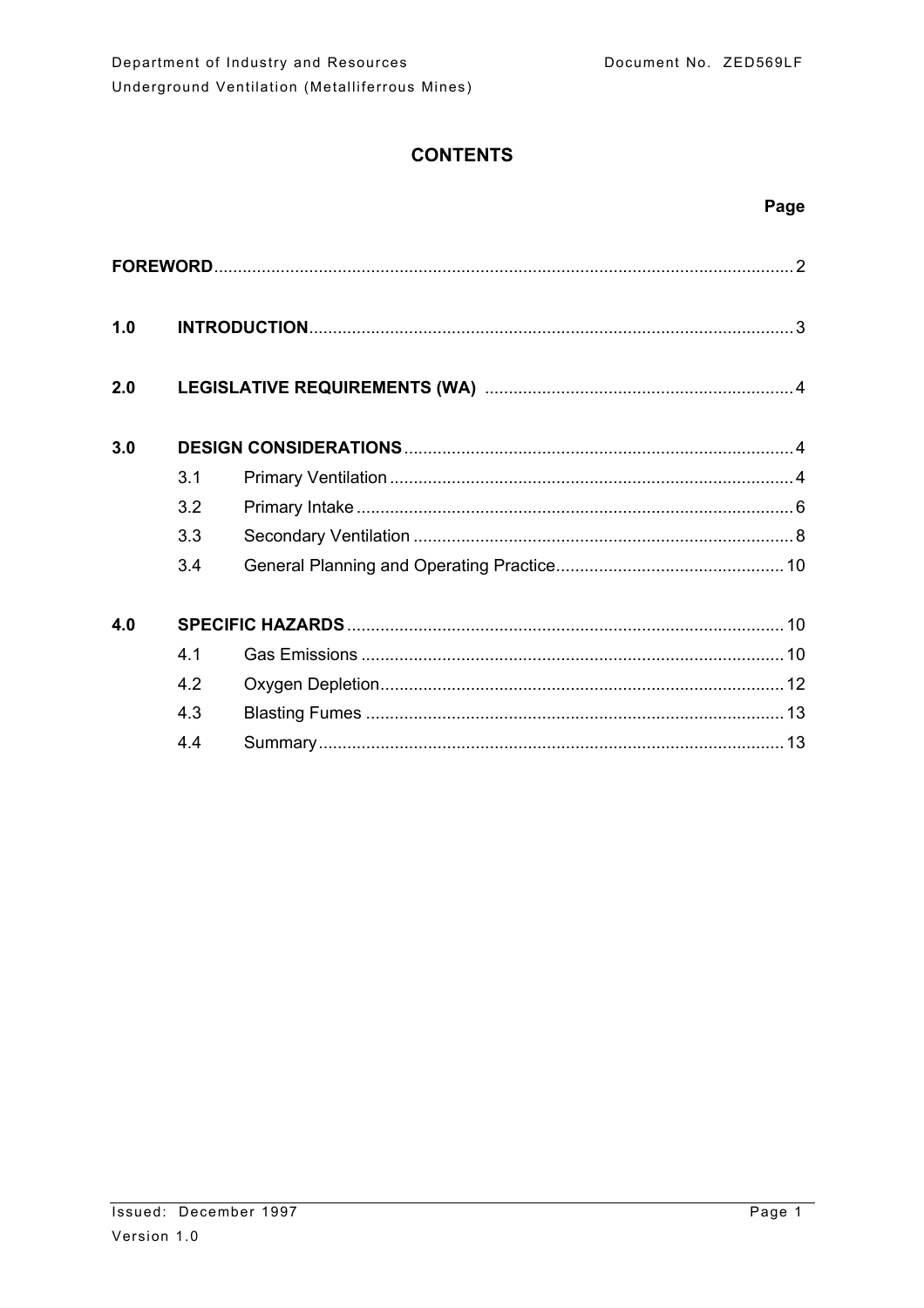## **FOREWORD**

This Department of Industry and Resources (DoIR) guideline is issued to assist in the understanding of underground ventilation in metalliferrous mines, and to provide guidance, at the practical level, on essential design aspects and operating practice.

It is not a comprehensive technical document and does not deal in detail with ventilation practice for specific tasks or operating procedures.

The procedures outlined in the body of this guideline are not regulations, and compliance with them is not mandatory. However, adherence to the procedures indicated should ensure a high level of worker health protection. Procedures different from those set out in the guideline may also be acceptable.

Comments on, and suggestions for, improvements to the guideline are encouraged. The guideline will be revised as appropriate, to accommodate comments and to take account of new information on improvements in technology and operational experience.

**Safety Health and Environment Division Department of Industry and Resources 100 Plain Street EAST PERTH WA 6004** 

**TEL: (08) 9222 3333 FAX: (08) 9325 2280**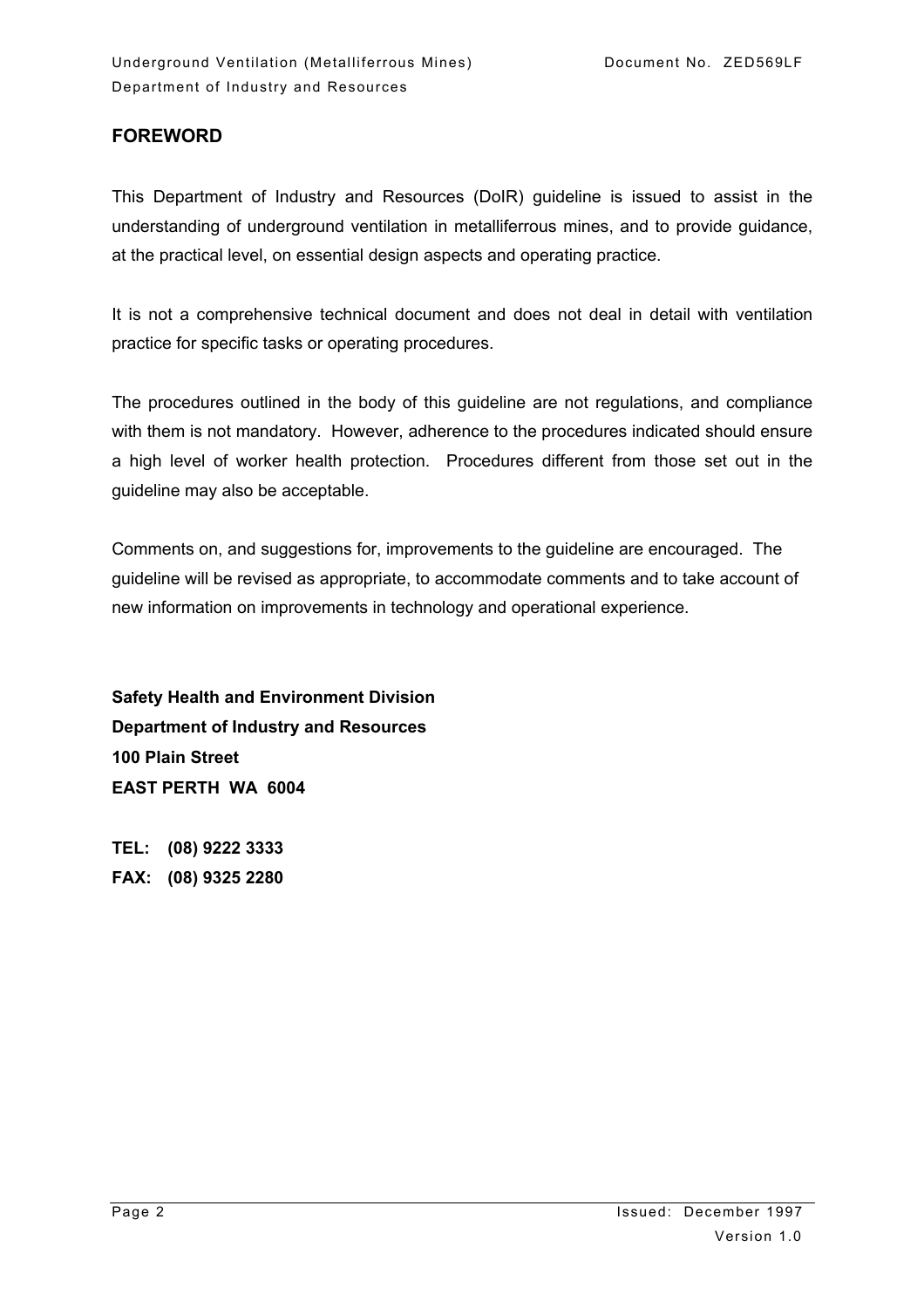## **1.0 INTRODUCTION**

Ventilation in an underground mine is of critical importance to the occupational health and safety of underground employees.

The atmosphere underground is limited and confined, and is thus readily reduced to a substandard (or even dangerous) condition if contaminants produced in the course of operations are not controlled, or safely extracted or diluted to harmless levels.

The contaminants may include dust, aerosols, diesel fumes and particulates and fumes from blasting, as well as gases released from the rock strata. Reduction of oxygen may result from oxidation of reactive sulphides under some circumstances.

Oxygen reduction may also take place due to recirculation of ventilating air where diesel engines are operating, and in unventilated areas where "standing" water is present.

It is essential to maintain levels of temperature, humidity and air velocity in the workplace such that employees do not suffer detriment to health from exposure to extremes of heat, humidity or cold.

Of equal importance to the maintenance of a healthy working environment underground is the need to protect employees against the risk and the consequences of underground fires and unplanned explosions, including sulphide dust ignitions.

Correct design, implementation and maintenance of mine ventilation is therefore of fundamental importance.

In present day mining, ventilation systems designed and operated to maintain efficient operations will normally enable a high standard of occupational health and safety to be achieved.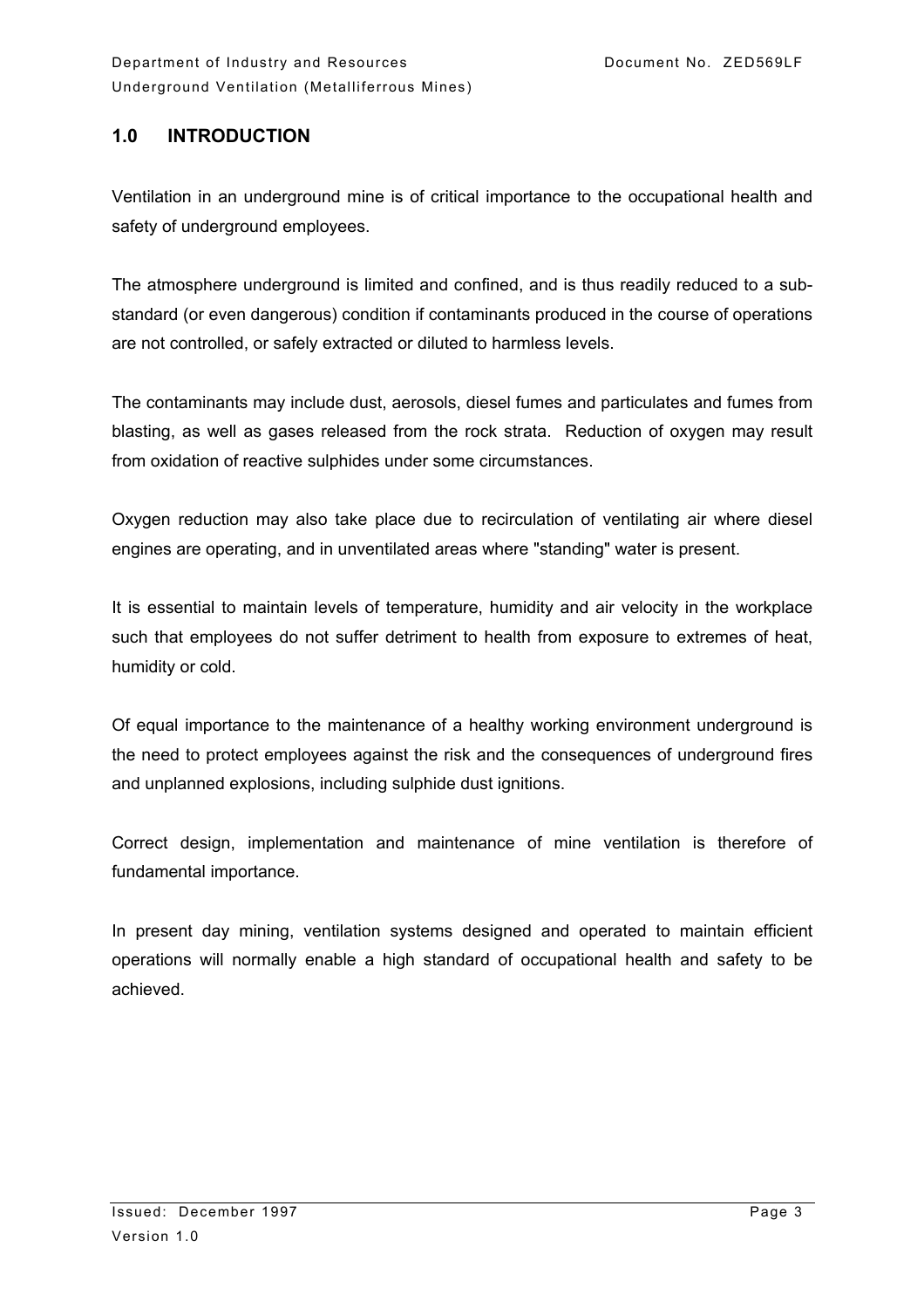## **2.0 LEGISLATIVE REQUIREMENTS (WA )**

The Mines Safety and Inspection Regulations 1995 has many requirements that apply to issues referenced in this guideline. Listed below are the regulation numbers and the short reference labels, the full text should be read in order to fully comprehend the scope of the legislation.

| <b>Regulation 7.29</b> |      | Workplace atmospheric contaminant monitoring to be provided |
|------------------------|------|-------------------------------------------------------------|
|                        | 9.4  | <b>Qualifications of ventilation officer</b>                |
|                        | 9.5  | Duties of ventilation officer - underground                 |
|                        | 9.7  | <b>Ventilation log book</b>                                 |
|                        | 9.8  | Ventilation system defects to be rectified                  |
|                        | 9.11 | <b>Exposure standards</b>                                   |
|                        | 9.12 | <b>Control of atmospheric contaminants</b>                  |
|                        | 9.14 | Air in underground workplaces                               |
|                        | 9.15 | Air temperature                                             |
|                        | 9.16 | <b>Air sources</b>                                          |
|                        | 9.20 | Ventilating fans and equipment                              |
|                        | 9.21 | Control of air distribution underground                     |
|                        | 9.22 | <b>Fumes from blasting</b>                                  |
|                        | 9.26 | Tailings filled stopes - atmospheric contaminants           |
|                        | 9.27 | Ventilation system may be cut off in disused areas          |
|                        | 9.28 | Ventilation plans for underground mines                     |
|                        | 9.29 | Monitoring of toxic, asphyxiant and explosive gases         |
|                        |      |                                                             |

## **3.0 DESIGN CONSIDERATIONS**

## **3.1 Primary Ventilation**

The basis of effective ventilation of underground mines is the adequacy of the primary ventilation system, that is the total volume flow through the mine which is conducted through the major underground workings, normally involving splits into parallel circuits.

Factors which determine total primary volume capacity (and pressure) requirements for a mine include the extent and depth of the mine, the complexity, and the stoping and extraction systems, together with the size of development openings and the equipment used.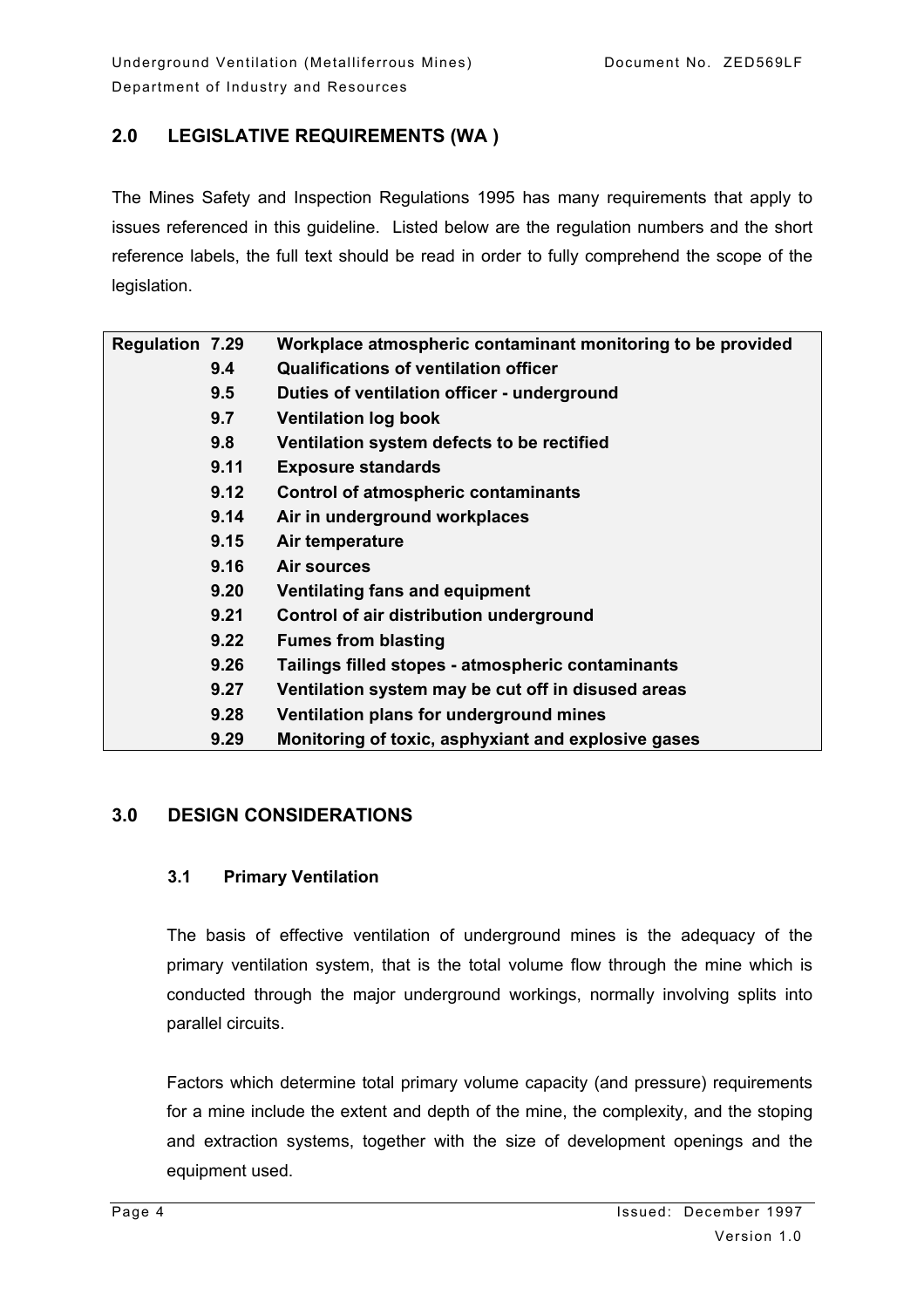One of the major constraints on primary ventilation volume which is sometimes not adequately provided for at the design stage, is intake air capacity.

Whereas high air velocities may be tolerable in return airways and exhaust rises and shafts, (where no personnel are exposed), there is a practical limit to tolerable air velocity in main intakes (shafts and declines) and main development openings where persons travel and work. Dust generation is one problem deriving from intake velocities in excess of 6m/sec.

Moreover, high velocities require high pressure gradients and very high power costs to maintain them.

A further major consideration with deep and extensive underground mines is the tendency to lean towards series ventilation circuits.

The main problem with series, or parallel-series circuits is progressive contamination of the air by recirculation from secondary ventilation system returns, and the increased fire risk, in that the fumes and smoke from any fire in the intake or any upstream section of the mine will be carried into working sections downstream.

In most cases, the system should be designed and scheduled to provide parallel paths from the primary fresh air intakes through operating areas to return airways connecting to exhaust rises and shafts.

In general terms the shorter and more direct the ventilation circuit through each working area, the better the system.

Maximum use of parallel paths will reduce the overall mine resistance for a given air flow, which in turn greatly reduces the power required and the operating cost. The essential proviso to this is that adequate volume flow through each working area is maintained to dilute dust and contaminants and ensure operator comfort.

Many mines rely on exhaust fans to provide the ventilation as it is relatively simple and easier to regulate than a combined pressure/exhaust system. However, the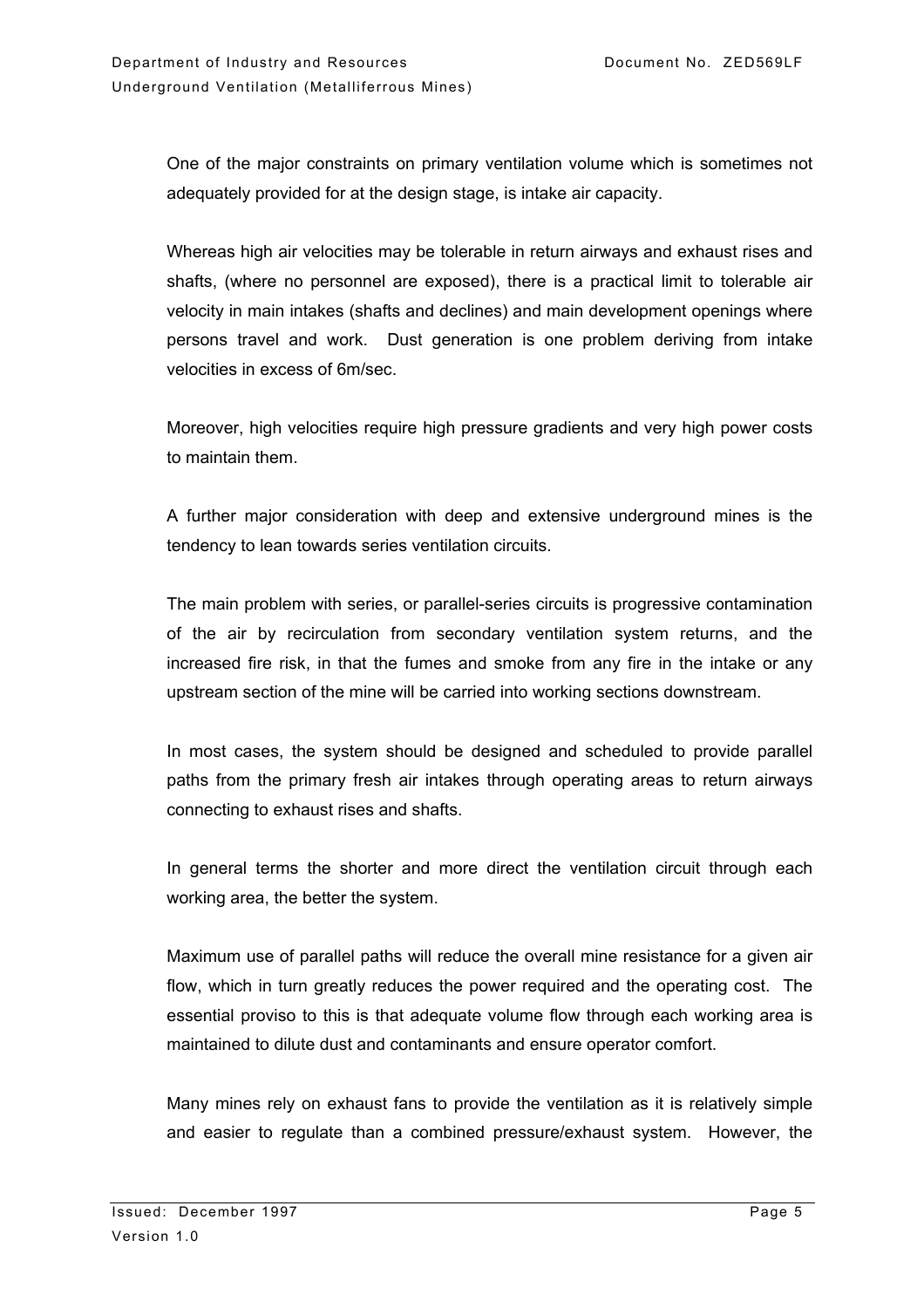latter offers greater flexibility, at the expense of requiring more complex control systems.

The control of primary ventilation flows or circuits in a mine requires careful planning from the design stage and thereafter throughout the operating life of the mine. It is strongly recommended that as part of the initial design of any mine or a planned upgrade that computer simulation of the ventilation network be done to assist in:

- Fan selection based on fan curves.
- ♦ The effect of ventilation changes over the life of the mine. This should include start up and completion of mining and any interim times of significance, for example at time of maximum production.
- Selection of locations for doors, booster fans and regulators.
- Location of the second means of egress and its effect on ventilation eg. ladderways in shafts.

As the mine develops and new stoping areas are opened up, the total system alters continuously. In any given system, primary air flows can be controlled by regulating, (closure or restriction of some paths), or by boosting flow through designated circuits by the use of circuit fans, usually installed on the exhaust side.

Regulating flows is simpler to do and less costly, but increases the mine resistance and reduces total primary flow. Local circuit (booster) fans increase the total primary flow, and generally operate at high volume and low pressure, with a correspondingly lower power demand.

#### **3.2 Primary Intake**

It is axiomatic that close attention is paid to the location of intake airways to ensure that the potential for contamination of air drawn into the mine is minimised.

No activities generating dust and fumes should be allowed in the vicinity of the intake and all installations built of combustible materials or containing combustibles or inflammable materials must be located at a safe distance.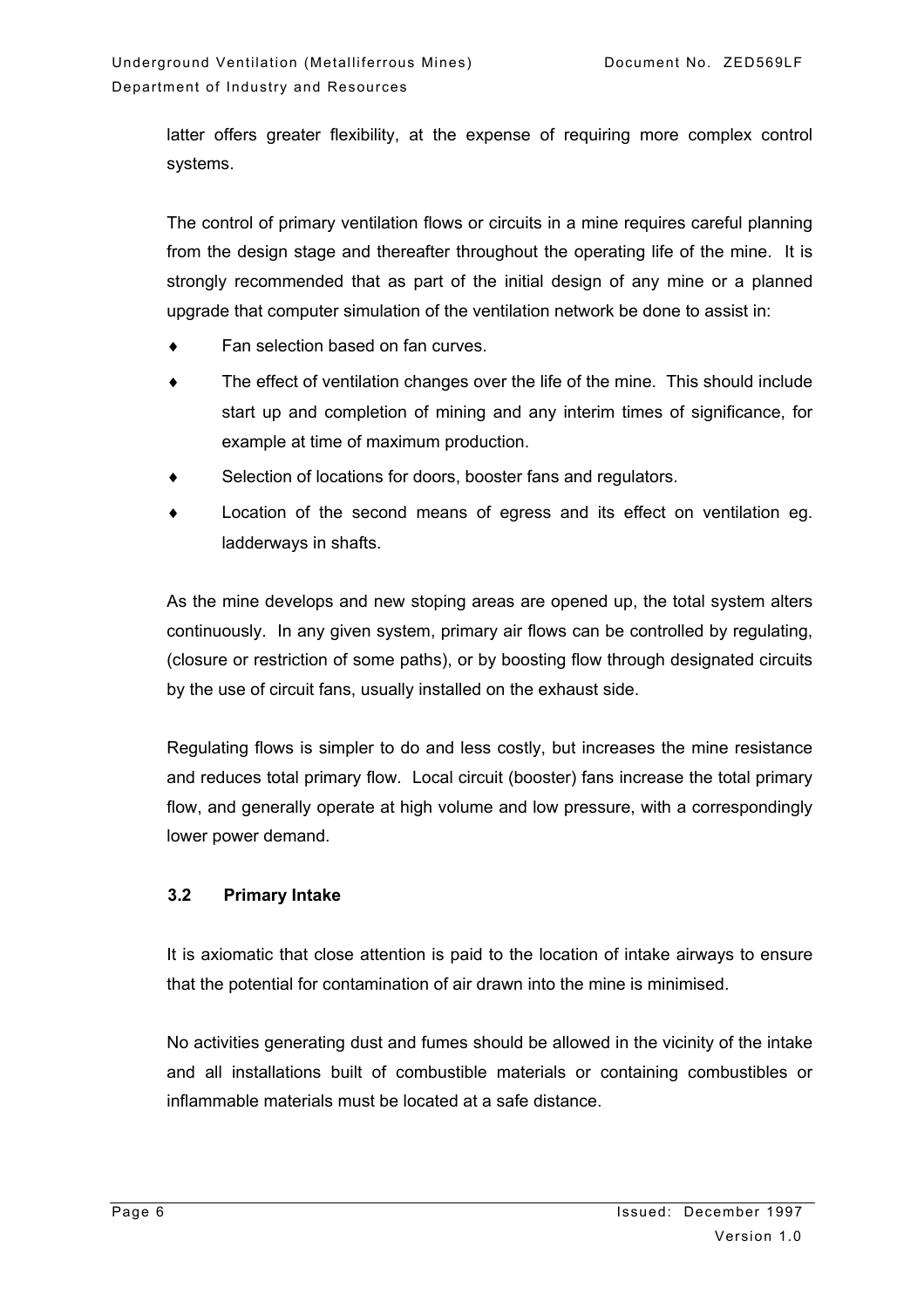On the same principle, care must be taken that no unprotected fire hazards are created by installations in or near primary intake airways underground.

Workshops in intake areas should have sprinkler type fire protection.

An important aspect of primary ventilation is the need to minimise the presence of water in the intake airways, (shafts, adits, declines etc.), and in the main primary airways. This is particularly important in areas having high ambient surface temperatures, and even more so when combined with high humidity.

Where the intake air is relatively dry and of a moderate to high temperature, water pick up is rapid. The dry-bulb temperature decreases and the wet-bulb increases. Operator discomfort does not become a problem with increased humidity at moderate temperatures, provided that humidity does not become excessive.

To counter increasing temperature and humidity, it is necessary to increase air circulation, or introduce chilled service water.

Both of these measures are much more costly than maintaining an efficient drainage system.

Where extremes of temperature and humidity are experienced it may be necessary to introduce refrigerative cooling, on a "spot cooling" basis, or by large scale treatment of the primary air flow.

In general, moisture pick up in intake air should be limited by as many specific means as can be devised.

These include the use of water rings in shafts, covering drains, and piping drainage water to sumps.

Excess water running uncontrolled in trackless mines is very damaging to roadways and hence to mobile equipment.

Heat is added to intake air by conduction and radiation from the rock strata, by autocompression in down cast shafts, and by diesel vehicle operation.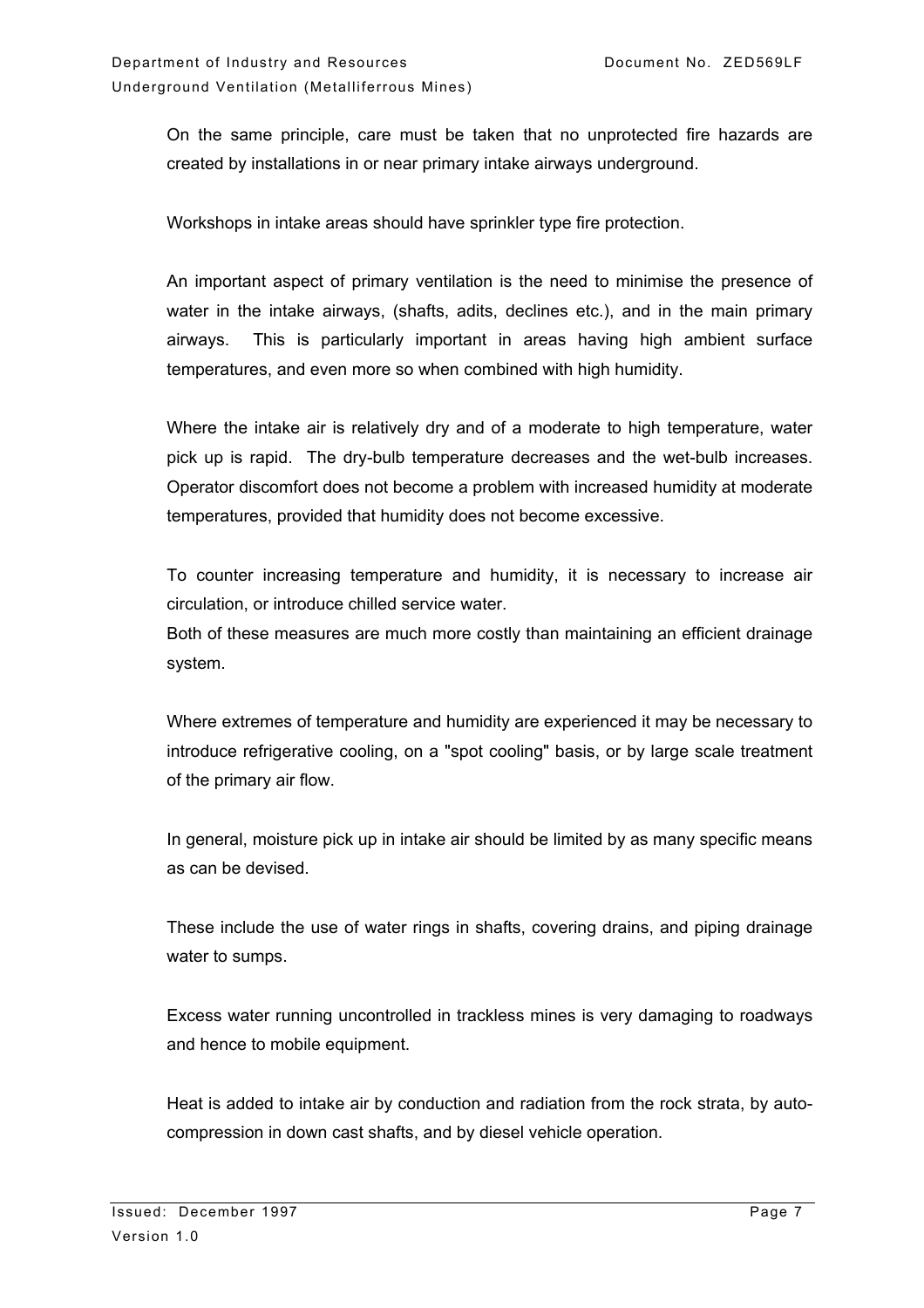The potential for heat pick up by these means requires adequate assessment at the design stage, to ensure that the necessary volumes (and velocities) of ventilating air are maintained when the mine is fully operational.

#### **3.3 Secondary Ventilation**

Secondary ventilation refers to the provision of ventilation to development ends, stopes and services facilities which constitute secondary circuits tapped off the primary circuit or main through flow of air. These may be "dead end" in configuration, or be "parallel or "series in parallel" circuits. The use of secondary ventilation fans and ducting is normally required, most commonly in a "forced air" configuration, but pressure/exhaust overlap or total exhaust may also be used.

Total exhaust is used to extract contaminated air and conduct it directly to a return airway, and for long secondary circuits. Solid formed ducting is usually necessary for this purpose.

Effective secondary ventilation can be established only if the primary ventilation system itself is adequately designed and operated. The two systems are in fact an integrated whole. An unbalanced primary and secondary combination can cause recirculation, which is inefficient and potentially hazardous.

Correct selection of fans for secondary ventilation on the basis of performance characteristics and ducting types used is critical to both the maintenance of health and safety and of efficiency of operation. The following should be considered:

- Proper selection of fan based on duct diameter, length and type and fan duty. Fan curves must be used to enable correct selection of the fan.
- Location of fan to prevent recirculation and damage from equipment.
- Availablity of sufficient power to start and run the fan.

Noise generation, this may require the use of attenuators or a slower speed fan.

Fume clearance capacity in the primary circuit is not normally a problem, but careful attention to secondary systems is essential, particularly on extended secondary circuits in development, and where secondary fans have to be turned off for blasting. This practice should be avoided if at all possible.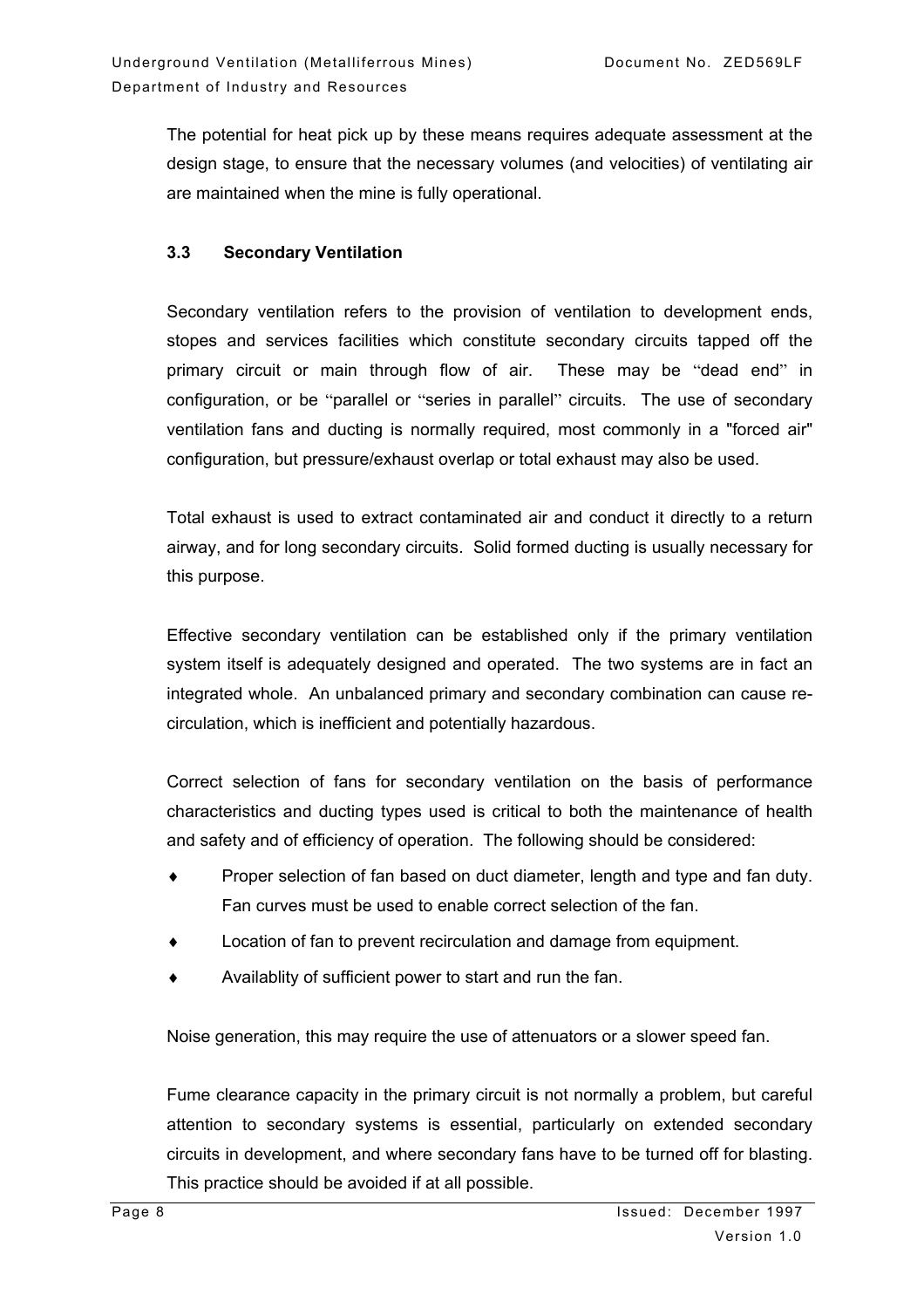Air volumes which are adequate for operator health and comfort in the workplace may have to be further increased to reduce fume clearance time, or to remove heat from the workplace. Where development headings exceed 500 m in length, an exhaust overlap configuration may be required.

Attention to the correct design of fan/duct combinations is essential where large volumes are required over extended distances to cater for large scale diesel equipment.

It is cost effective to provide twin ducts and two fans in such situations, rather than to increase fan power to force larger volumes through a single duct at the much higher pressures required. The power cost can be reduced by 50% and the reduced pressure on the ducting greatly reduces leakage at joints and seams. The power cost saved rapidly offsets the cost of a second fan and the additional ducting, particularly when the system is to be split to service two or three workplaces.

The optimal layout of secondary ventilation systems to eliminate or minimise recirculation is of fundamental importance.

The application of properly engineered design to both primary and secondary systems will enable safe and healthy conditions to be maintained, and contamination reduced to levels which are as low as reasonably achievable. Commensurate operational efficiencies will be maintained.

## **3.4 General Planning and Operating Practice**

In order to establish and maintain safe, healthy and efficient ventilation conditions in a mine, which is an integral component of effective production management, adequate plans and controls are essential.

Plans must be maintained for primary and secondary systems and all essential ventilation controls.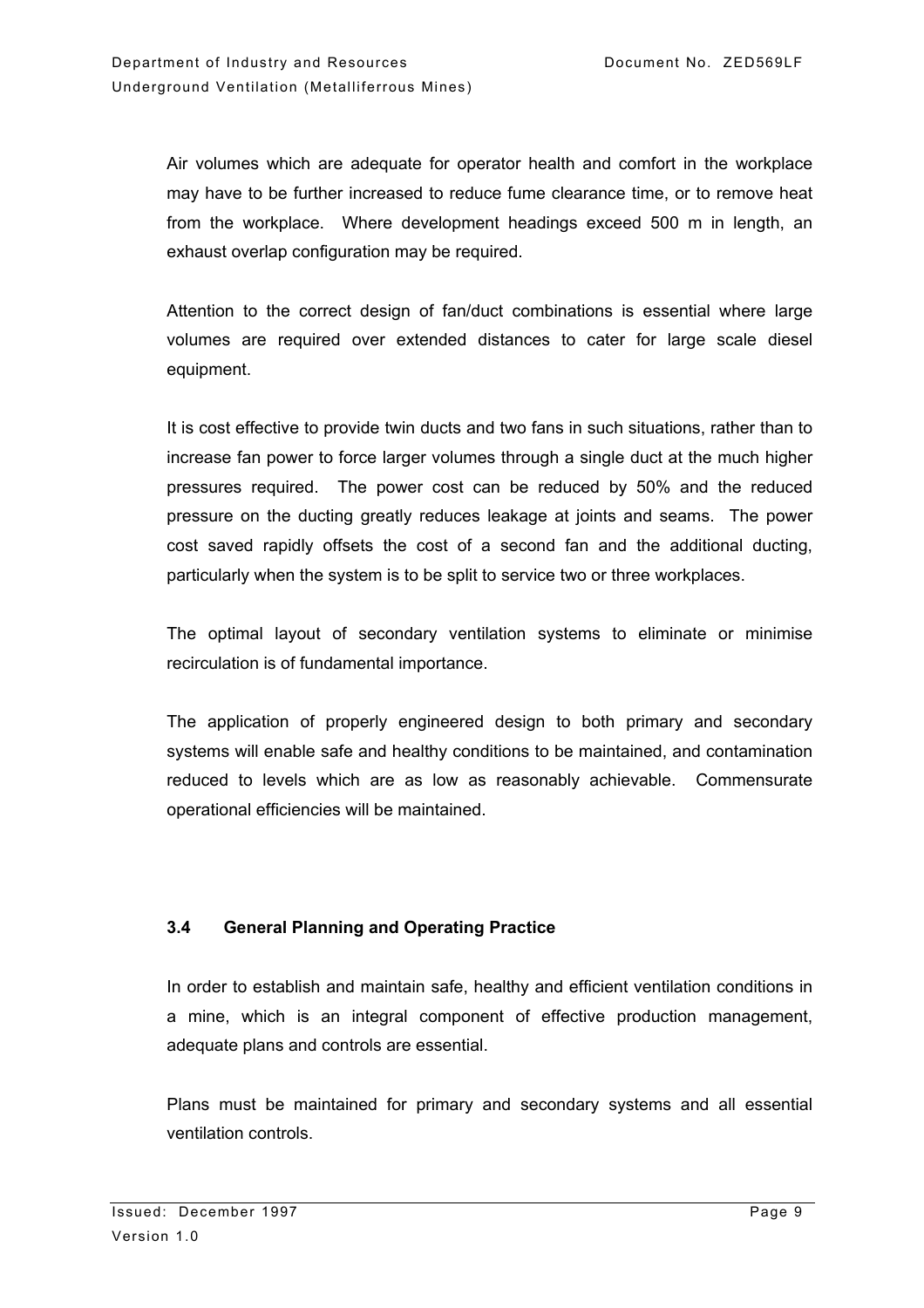Regular monitoring and recording of the primary system performance is essential and regular checks should be made of the condition of the ambient air in workplaces.

Adequate plans and controls for underground ventilation are critical factors in the event of fire or gas emergency. These must be updated at regular intervals; (say every 2 weeks). The plans should be prepared as detailed in Australian Standard AS4368-1996 "Mine plans - Preparation and symbols".

The early establishment of through flow (primary) ventilation circuits as a mine is developed and deepened is essential.

## **4.0 SPECIFIC HAZARDS**

A range of unusual hazards are evident from time to time in undergound mines, and awareness of some of the more serious risks that arise must be maintained and strategies put in place to eliminate or minimise those risks.

#### **4.1 Gas Emissions**

Although the release of hydrocarbon gases (such as methane) is not commonly experienced in metalliferrous mines, it can and does arise, and vigilance is essential to ensure early detection and control.

A range of gases may be emitted from the ground as a result of chemical reactions in the strata. This includes leaching by acid ground water of susceptible host rocks (such as carbonates) and their contained minerals, producing  $CO<sub>2</sub>$ ,  $SO<sub>2</sub>$ , H<sub>2</sub>S and other gases. These reactions are exothermic (heat producing) and may become selfsustaining, as the gases react with groundwater to produce more acid. Quite high ground temperatures may result from the exothermic reactions in large masses of material of this type.

When gas release from the strata is sustained at a substantial level, rather than minor and transient, effective control measures are required.

Measures may include:

sealing of the strata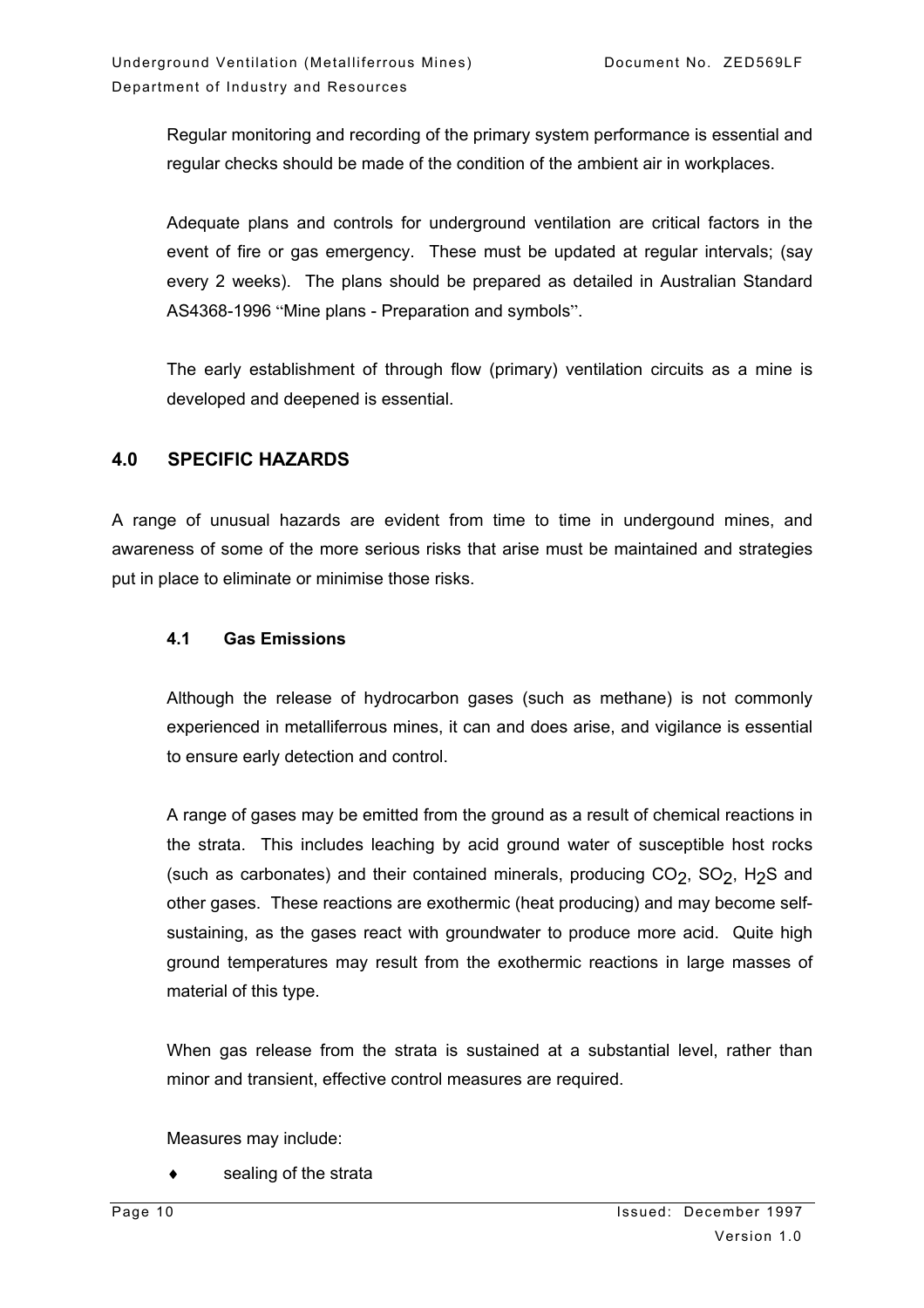- ♦ closure and sealing of the problem area of the mine
- ♦ draining off the gases to exhaust
- ♦ pressurising the area to contain gases in the strata
- dilution of gases to harmless levels by increased ventilation volumes
- absorption by water percolation and spraying
- monitoring systems with appropriate alarm

It should be noted that under some circumstances, changes in barometric pressure will affect the release of gas from the strata.

In any mine where gas release from strata is likely to occur, vigilance must be exercised in monitoring, and all underground employees must be made fully aware of what to look for, the need to report, and what remedial strategies are available. Remedial strategies may include personal respiratory protection or self contained self rescuers where warranted, and training in the use of underground fire refuges, in the event of gas release. Gases may be toxic, asphyxiant or explosive, and some have both toxic and explosive properties, and the risks must be fully understood to be effectively managed.

Release of gases may be experienced from other sources, including generation from stagnant pools of water or from decaying organic material, including timber.

Spontaneous combustion from reactive sulphide ores or from accumulations of organic material and timber has resulted in fires under adverse circumstances. Extreme care must be exercised with spillages of ammonium nitrate explosive (ANFO) in the prilled form in particular. This material is a very powerful oxidising agent and may promote fire in contact with combustibles.

A hazard which is not uncommon arises when ammonium nitrate explosive is spilled from holes during charging on to floors of drives or stopes where cement is in use for grouting rock bolts or in strengthening stope filling.

In the presence of moisture the reaction of ammonium nitrate (ANFO) and cement produces ammonia which is extremely irritating in minute concentrations and highly toxic at moderate concentrations.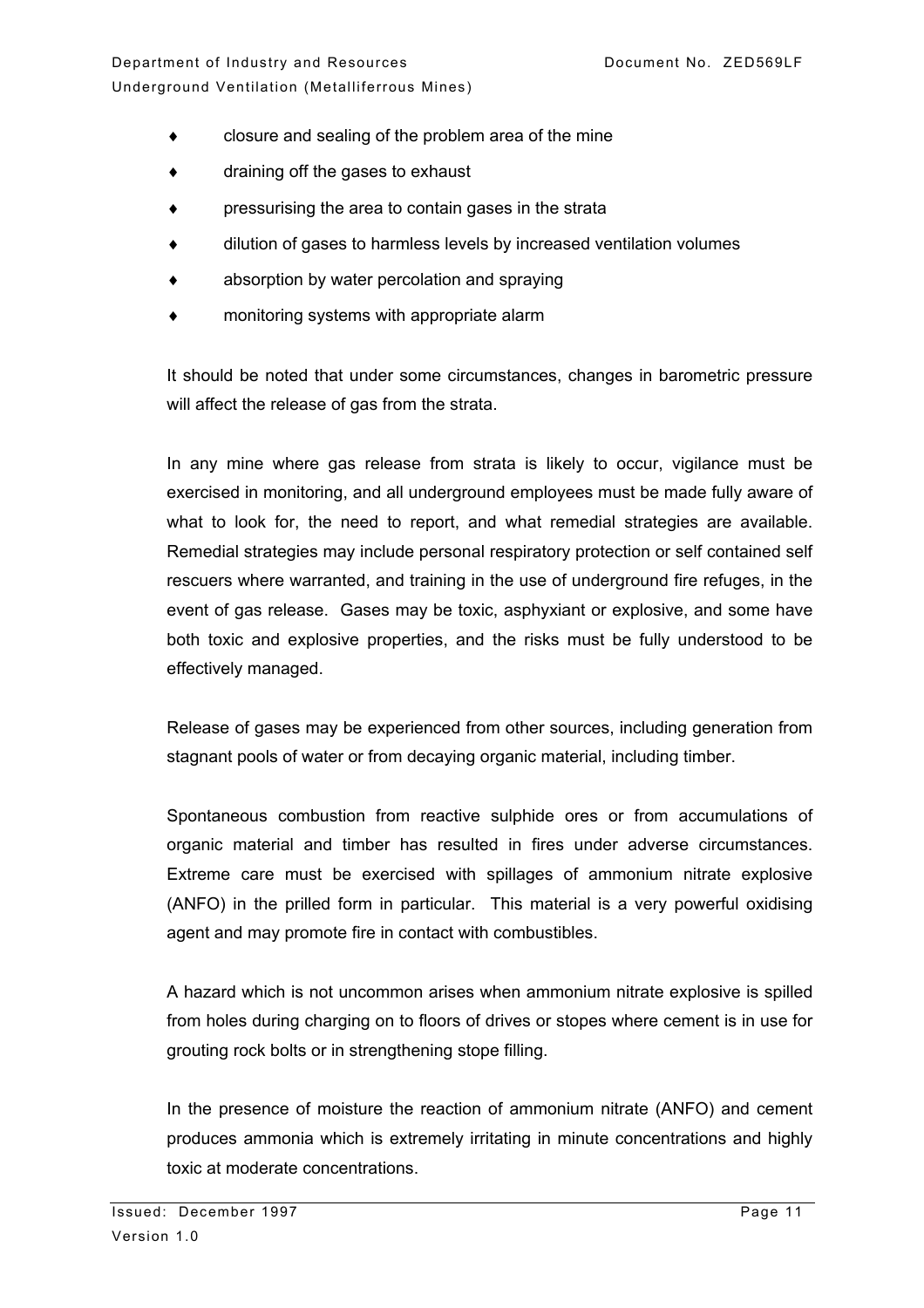Vigilance must be exercised in preventing this interaction as far as practicable, and all persons must be advised of the hazard and instructed in prevention or remedial action.

## **4.2 Oxygen Depletion**

Oxygen depletion in mines normally results from dilution (displacement) due to the presence of asphyxiant gases such as carbon dioxide  $(CO<sub>2</sub>)$ , or from actual depletion of oxygen in the atmosphere due to interaction with reactive sulphides, or from the internal combustion process of diesel engines.

Carbon dioxide is sometimes described as an inert gas, but it does have an adverse physiological reaction at even moderate concentrations which help persons trained to do so to detect its presence without instruments.

No warning is generally had of oxygen depletion, which may result not only from oxidation of reactive sulphides, but oxidation of timber or solution and entrainment in stagnant or flowing water.

The effect is most dangerous in a static, although not necessarily closed atmosphere. In sustained airflows of reasonable volume, oxygen depletion is much less likely to present a serious risk.

However, oxygen depletion has proved to be lethal in dead ends which are not sealed off, but where no convective overturn and circulation of air can take place.

## **4.3 Blasting Fumes**

The release of fumes after blasting poses an obvious risk and by following correct operating procedures and relevant regulations, the risk is effectively managed.

It is, however, essential that all underground personnel are fully instructed in the nature of blasting fumes, methods of detection and correct procedures to avoid risks.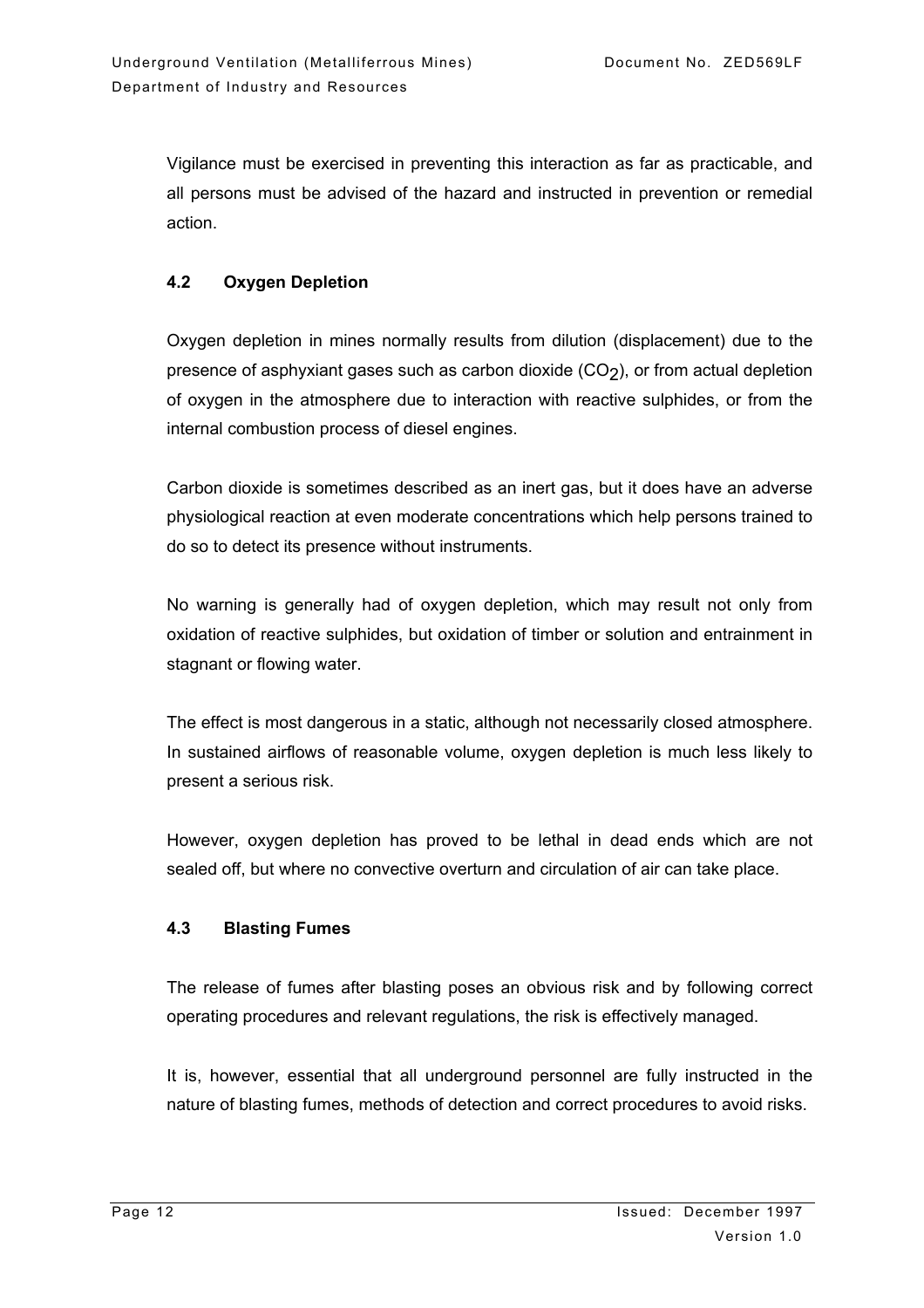In particular the insidious danger of delayed adverse reaction from inhalation of oxides of nitrogen must be fully understood.

Clearance of fumes from rises, shafts and winzes requires particular attention.

#### **4.4 Summary**

The safety of persons employed underground depends in part on the provision of an adequate ventilation system. Hazards may be present during normal operations and can arise as a consequence of equipment malfunction or during an emergency situation.

It is essential that all persons who are employed underground are trained and experienced enough to satisfy themselves that there is an adequate supply of air. The training program should include information on hazards arising from the presence of flammable and toxic gases and fumes. Use of all appropriate safety equipment, as well as detailed information on emergency procedures, should also be included in the training program.

Basic information about the design and workings of the ventilation system should be provided to all persons employed underground. In particular the hazards associated with disused workings should be recognised. Restoration of the ventilation system is essential before any person commences work in, or passes through, the affected area.

Regular monitoring of air purity and air movement is essential. Monitoring programs should include regular measurement and recording of:

- $\bullet$  air quality and where appropriate, temperature;
- volume distribution of air in the workings; and
- compliance with volume standards.

Personal respiratory protection, clothing and equipment should be readily available to all employees where it may be required and the employees should be trained in the care and use of equipment appropriate to the work being performed.